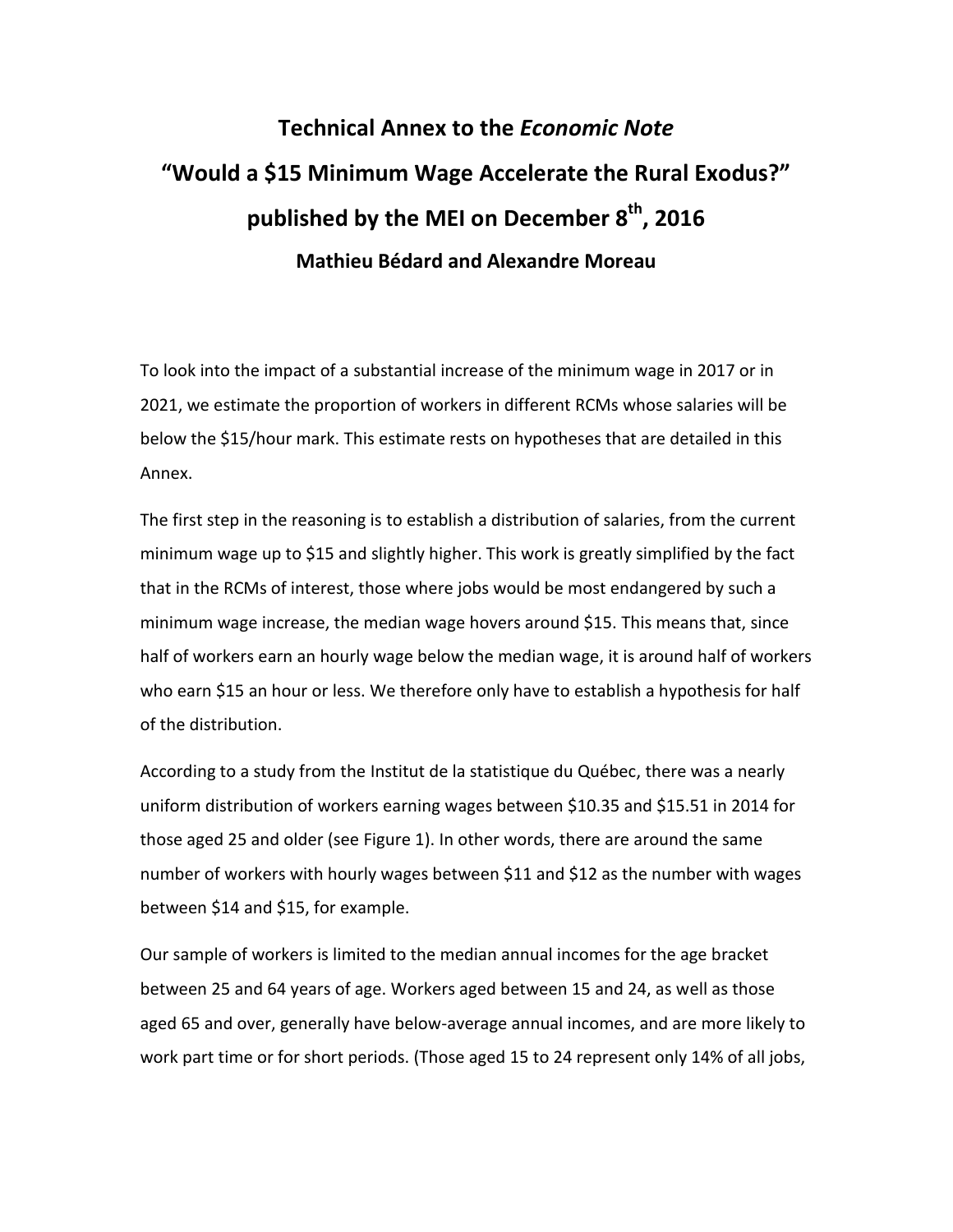whereas they represent 38% of part-time jobs.)<sup>1</sup> By restricting our analysis to workers aged from 25 to 64, the results are particularly prudent and in all likelihood underestimate the number and the proportion of jobs put at risk.



## **Figure 1 Distribution of incomes by hourly wage for workers aged 25 and over, 2014**

Source: Institut de la statistique du Québec, "Plus de 450 000 Québécois et Québécoises sont rémunérés au salaire minimum… ou Presque," April 2015, p. 3.

The Institut de la statistique du Québec (ISQ) provides data for median annual incomes for each of Quebec's RCMs. By studying the effects of a \$15 minimum wage by RCM, we obtain more detailed results that do a better job of taking into account the variability of local situations than if our results concerned just Quebec's 17 regions.

 $\overline{a}$ 

<sup>&</sup>lt;sup>1</sup> Statistics Canada, CANSIM Table 202-0407: Income of individuals, by sex, age group and income source, 2011 constant dollars, 2011; Institut de la statistique du Québec, *Annuaire québécois des statistiques du travail : Portrait des principaux indicateurs du marché et des conditions de travail, 2003-2013—Volume 10*, March 2014, p. 78.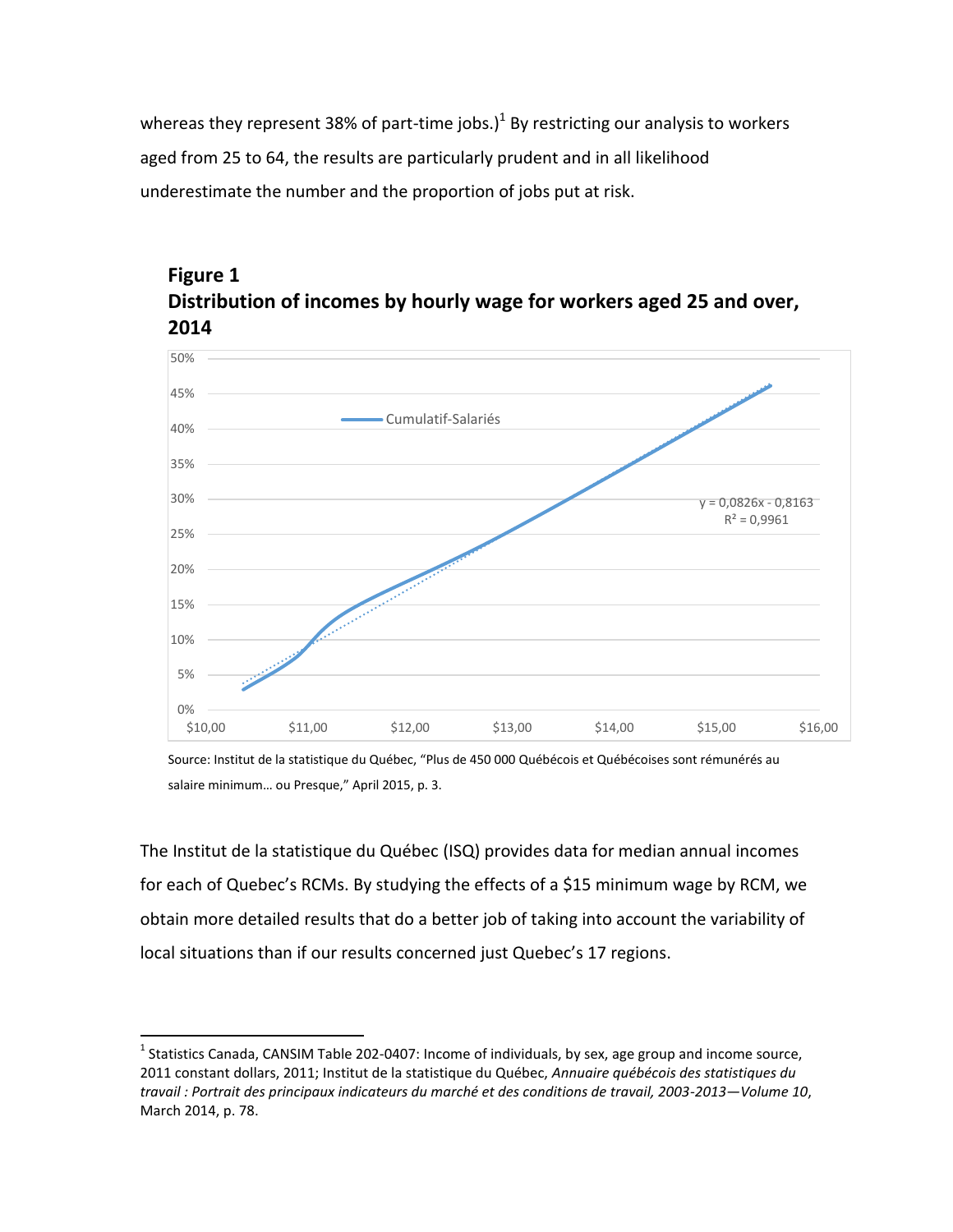However, the ISQ does not provide data for the number of hours worked per year for each RCM. Estimates based on data for administrative regions are used, and transposed to their component RCMs. In this case, on the contrary, the level of detail of the results is reduced. To obtain the annual number of hours worked, the median weekly salary for each region is divided by its median hourly wage. $^2$  This number is multiplied by 52 to obtain an annual estimate, illustrated for each region in Table 2.

The ISQ uses a similar methodology to determine the usual working time according to different age groups. These hours were collected on a weekly basis and then annualized by multiplying them by a factor of 52.18. In 2014, usual working time was 1,925.9 hours for those aged 25 to 44 and 1,950.4 for those aged 45 to 54, including remunerated overtime hours.<sup>3</sup> This corresponds closely with our estimates based on the age bracket from 25 to 64 years. We use usual working time and not actual working time since vacation days and sick days are generally remunerated at the hourly rate, but we add in overtime since it is remunerated.

This measure therefore represents the number of hours worked on an annual basis while taking into account part-time jobs and atypical schedules since these are included in the weekly data. We did not use the number of hours for the province as a whole in order to capture regional differences.

Our estimates could underestimate the hourly wage, however, and as a result, overestimate the percentage of jobs at risk, because of a higher proportion of seasonal work in the administrative regions of the Gaspé Peninsula and Magdalen Islands (10.7%) and the Lower St. Lawrence (4.3%) compared to the Quebec average of 2.8% (see

l

 $^{2}$  Data for 2014 are used since our scenario is based on RCM wages in 2014, the most recent available. These data are at any rate relatively stable over time.

<sup>&</sup>lt;sup>3</sup> Institut de la statistique du Québec, Heures habituelles annuelles, heures d'absence du travail et heures supplémentaires pour l'ensemble des employés, résultats selon le groupe d'âge, Québec, Ontario et Canada, 2014.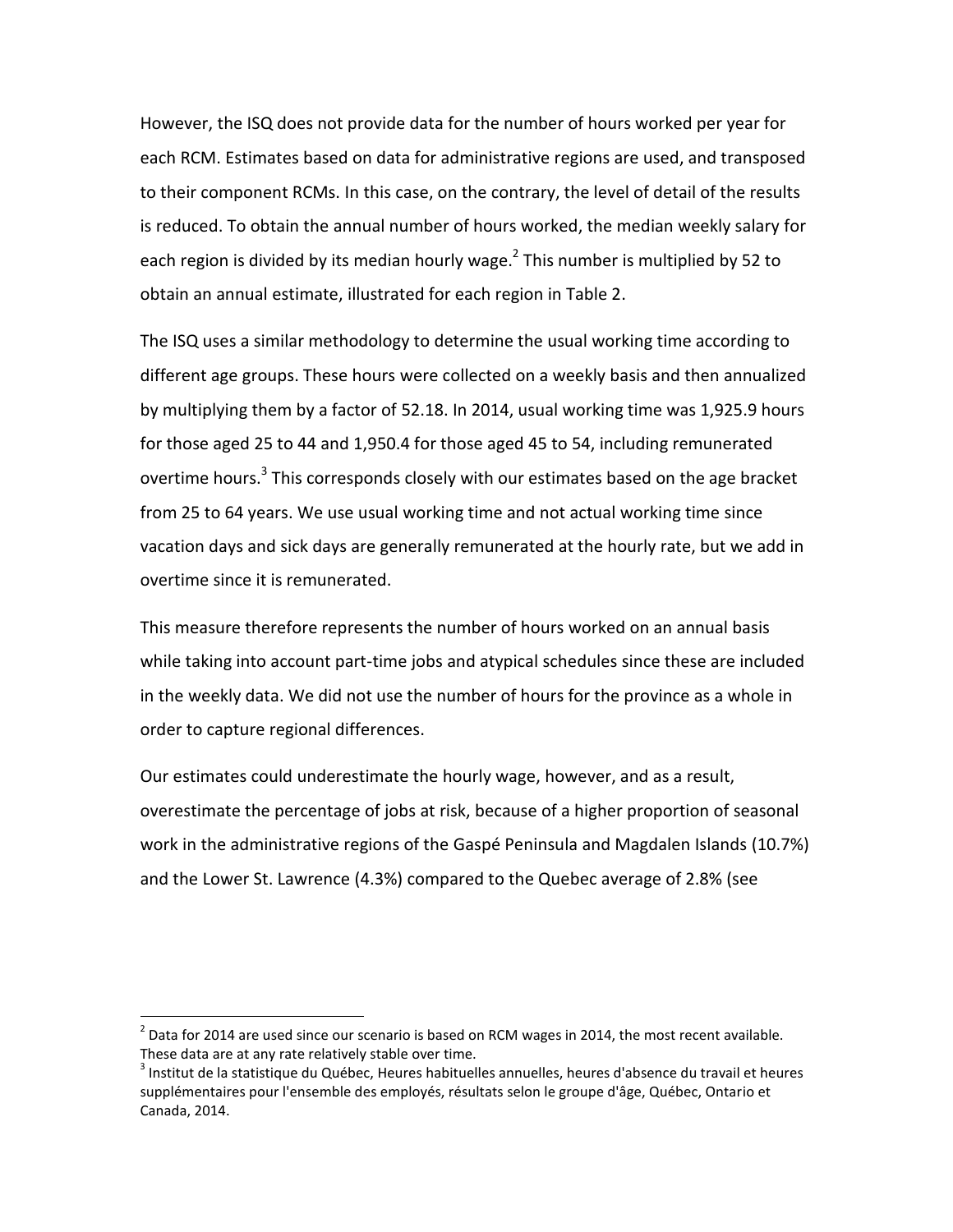Table 1).<sup>4</sup> There do not seem to be any better hypotheses in this regard to take this phenomenon into account.

It is important to point out that a portion of these seasonal jobs can offer hourly wages between the minimum wage and the median wage in their respective RCM, which would place them in the category of at-risk jobs. The proportion of seasonal workers who hold at-risk jobs (remunerated at less than \$15 an hour) is not available, however.

**Table 1**

l

| <b>Administrative region</b>           | <b>Unemployment</b><br>rate (2014) | <b>Seasonal</b><br>E.I.<br>recipients<br>(2011) | <b>Estimate of</b><br>the seasonal<br>employment<br>rate |
|----------------------------------------|------------------------------------|-------------------------------------------------|----------------------------------------------------------|
| <b>Lower St. Lawrence</b>              | 9.0%                               | 48.0%                                           | 4.3%                                                     |
| Saguenay-Lac-Saint-Jean                | 9.9%                               | 43.0%                                           | 4.3%                                                     |
| <b>Quebec City</b>                     | 5.5%                               | 32.0%                                           | 1.8%                                                     |
| <b>Mauricie</b>                        | 8.6%                               | 35.0%                                           | 3.0%                                                     |
| <b>Eastern Townships</b>               | 6.8%                               | 27.0%                                           | 1.8%                                                     |
| <b>Montreal</b>                        | 9.8%                               | 14.0%                                           | 1.4%                                                     |
| <b>Outaouais</b>                       | 7.4%                               | 26.0%                                           | 1.9%                                                     |
| Abitibi-Témiscamingue                  | 7.2%                               | 37.0%                                           | 2.7%                                                     |
| <b>North Shore and Northern Quebec</b> | 8.8%                               | 34.5%                                           | 3.0%                                                     |
| Gaspé Peninsula and Magdalen Islands   | 16.4%                              | 65.0%                                           | 10.7%                                                    |
| <b>Chaudière-Appalaches</b>            | 5.3%                               | 31.0%                                           | 1.6%                                                     |
| Laval                                  | 7.1%                               | 18.0%                                           | 1.3%                                                     |
| Lanaudière                             | 7.8%                               | 26.5%                                           | 2.1%                                                     |
| <b>Laurentians</b>                     | 7.1%                               | 28.0%                                           | 2.0%                                                     |
| Montérégie                             | 6.5%                               | 25.0%                                           | 1.6%                                                     |
| <b>Central Quebec</b>                  | 6.9%                               | 30.0%                                           | 2.1%                                                     |
| <b>Province of Quebec</b>              | 7.7%                               | 32.5%                                           | 2.8%                                                     |

**Estimate of the number of seasonal jobs by administrative region, 2014**

Sources: André Grenier, "Emploi saisonnier et perspectives du marché du travail québécois," Présentation au colloque sur la saisonnalité Pour un développement durable de l'emploi, Emploi Québec, 8 novembre 2012; Institut de la statistique du Québec, Taux de chômage, par région administrative, par région métropolitaine de recensement et ensemble du Québec, 2014.

 $^{4}$  Our estimate seems reasonable since the rate for Quebec approaches the average of 2% based on the data from the Labour force survey. The difference is due mainly to the fact that not all unemployed workers are also Employment Insurance recipients. Statistics Canada, CANSIM Table 282-0800: Labour force survey estimates (LFS), employees by job permanency, North American Industry Classification System (NAICS), sex and age group, 2014.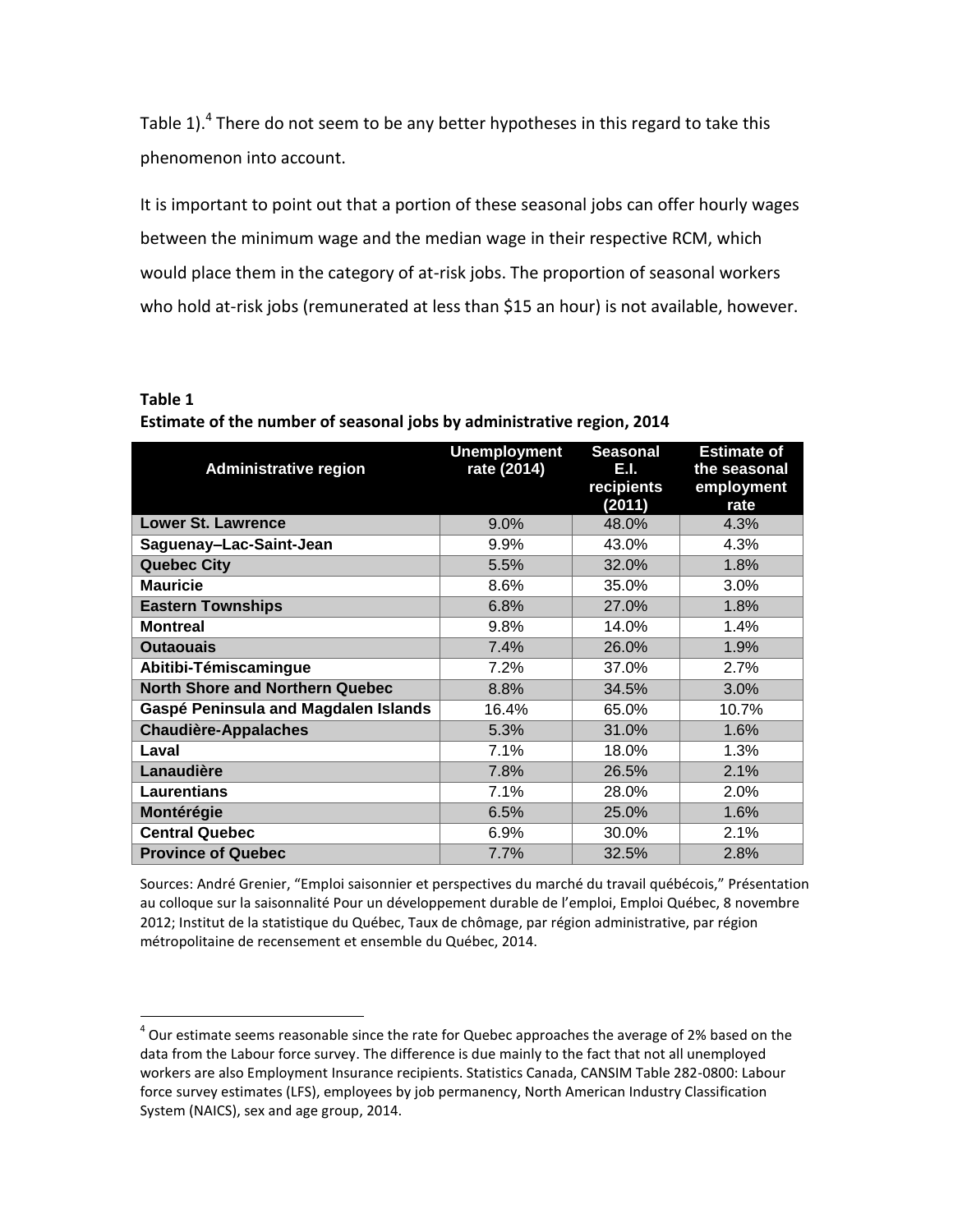The final step in obtaining an estimate of the median hourly wage for each RCM consists of dividing the median annual salary in each case by the number of hours worked per year for the corresponding administrative region (see Table 2).

| <b>Administrative region</b>                          | <b>AR</b><br>code | <b>Median</b><br>hourly wage | <b>Median</b><br>weekly wage | <b>Hours worked</b><br>per week | <b>Hours worked</b><br>per year |
|-------------------------------------------------------|-------------------|------------------------------|------------------------------|---------------------------------|---------------------------------|
| Laurentians                                           | 15                | \$18.00                      | \$675                        | 37.5                            | 1,950.0                         |
| Montérégie                                            | 16                | \$20.00                      | \$737                        | 36.9                            | 1,916.2                         |
| <b>Gaspé Peninsula and Magdalen</b><br><b>Islands</b> | 11                | \$21.00                      | \$762                        | 36.3                            | 1,887.6                         |
| Lower St. Lawrence                                    | 01                | \$18.50                      | \$675                        | 36.5                            | 1,897.3                         |
| <b>Mauricie</b>                                       | 04                | \$19.00                      | \$683                        | 35.9                            | 1,867.9                         |
| Lanaudière                                            | 14                | \$20.00                      | \$720                        | 36.0                            | 1,872.0                         |
| <b>Outaouais</b>                                      | 07                | \$23.79                      | \$876                        | 36.8                            | 1,914.8                         |
| <b>Eastern Townships</b>                              | 05                | \$20.83                      | \$782                        | 37.5                            | 1,952.2                         |
| <b>Central Quebec</b>                                 | 17                | \$20.59                      | \$747                        | 36.3                            | 1,887.1                         |
| <b>North Shore and Northern Quebec</b>                | 09 &<br>10        | \$18.00                      | \$683                        | 37.9                            | 1,971.7                         |
| Saguenay-Lac-Saint-Jean                               | 02                | \$19.85                      | \$726                        | 36.6                            | 1,900.8                         |
| <b>Quebec City</b>                                    | 03                | \$20.00                      | \$726                        | 36.3                            | 1,887.6                         |
| <b>Montreal</b>                                       | 06                | \$20.24                      | \$760                        | 37.5                            | 1,952.6                         |
| Abitibi-Témiscamingue                                 | 08                | \$20.33                      | \$760                        | 37.4                            | 1,943.9                         |
| <b>Chaudière-Appalaches</b>                           | 16                | \$21.00                      | \$769                        | 36.6                            | 1,904.7                         |
| Laval                                                 | 13                | \$19.00                      | \$720                        | 37.9                            | 1,970.5                         |
| <b>Province of Quebec</b>                             |                   | \$20.00                      | \$744                        | 37.2                            | 1,933.9                         |

## **Table 2 Employment picture by administrative region, 2014**

Note: Data exclude self-employed workers and are for the primary job, namely the one to which workers devote the most hours of work in cases in which they have more than one job.

Sources: Authors' calculations for hours worked per week and for hours worked per year, Institut de la Statistique du Québec, Rémunération hebdomadaire et horaire des employés, régions administratives et ensemble du Québec, 2014.

Projections for median hourly wages for 2017 and 2021 were then calculated, based on the observed trend for each RCM using the ten most recent years available.

The \$15 minimum wage is then divided by the projected median hourly wage for 2017 and for 2021. Since the distribution is nearly uniform, the \$15 minimum wage over the estimated median hourly wage for 2017 and for 2021 indicates the percentage of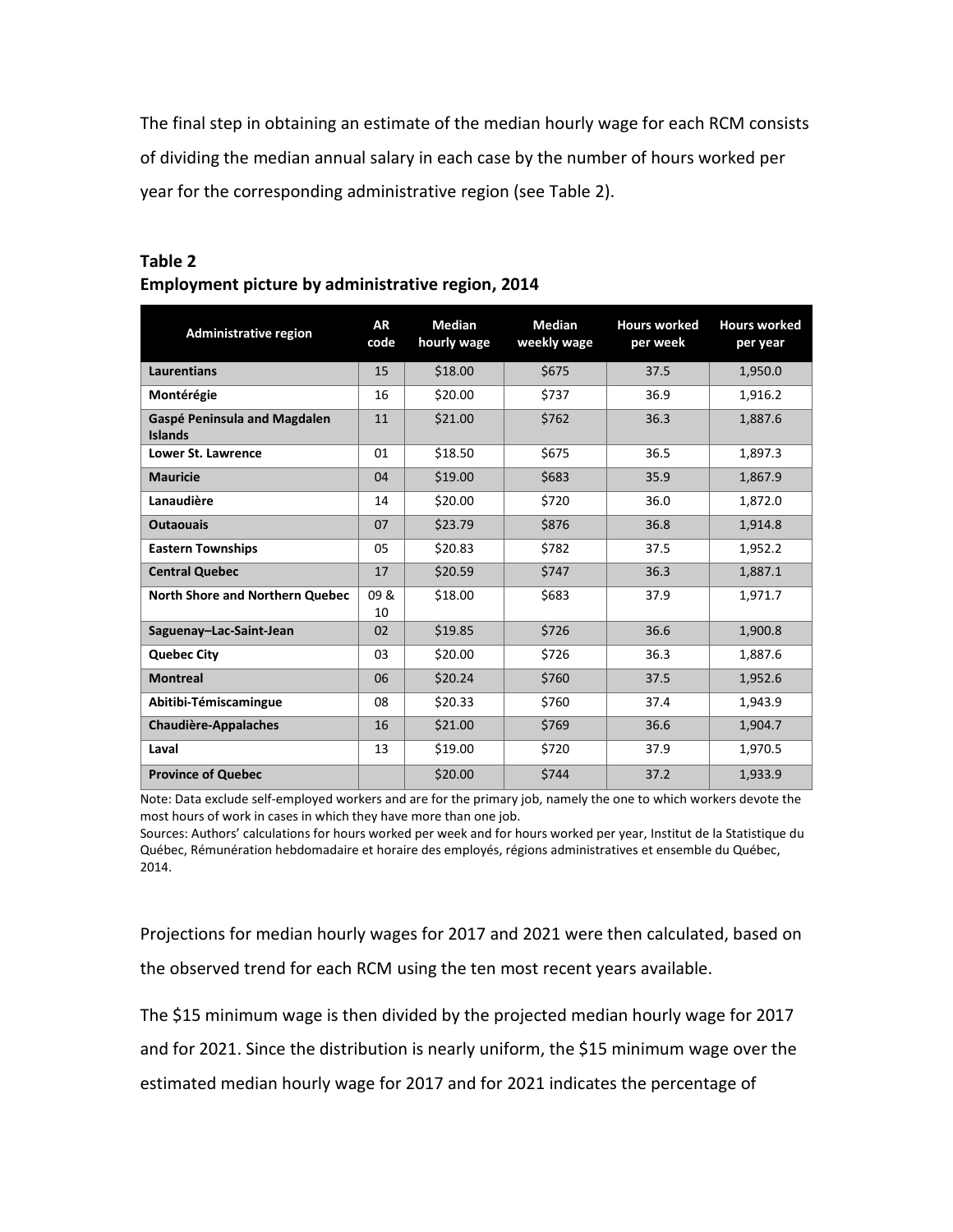workers under the median that would be put at risk by such an increase of the minimum wage in these two years. Dividing by two gives the percentage of the entire labour force. For the purposes of this study, we have focused on the 25 out of 104 RCMs most affected in 2017 (see Table 3).

## **Table 3**

**Percentage of the labour force put at risk by an increase of the minimum wage to \$15, for workers aged 25 to 64, 2017 and 2021**

| Rank           | <b>RCM</b><br>code | <b>RCM</b> name            | Percentage of<br>jobs at risk in<br>2017 | Percentage of<br>jobs at risk in<br>2021 |
|----------------|--------------------|----------------------------|------------------------------------------|------------------------------------------|
| $\mathbf{1}$   | 02                 | Le Rocher-Percé            | 56%                                      | 46%                                      |
| $\overline{2}$ | 04                 | La Haute-Gaspésie          | 52%                                      | 45%                                      |
| 3              | 83                 | La Vallée-de-la-Gatineau   | 48%                                      | 43%                                      |
| $\overline{4}$ | 01                 | Les Îles-de-la-Madeleine   | 47%                                      | 39%                                      |
| 5              | 79                 | Antoine-Labelle            | 47%                                      | 42%                                      |
| 6              | 35                 | Mékinac                    | 47%                                      | 42%                                      |
| $\overline{7}$ | 11                 | Les Basques                | 46%                                      | 40%                                      |
| 8              | 062                | Matawinie                  | 46%                                      | 41%                                      |
| 9              | 78                 | Les Laurentides            | 46%                                      | 41%                                      |
| 10             | 982                | Le Golfe-du-Saint-Laurent  | 46%                                      | 37%                                      |
| 11             | 013                | Témiscouata                | 45%                                      | 39%                                      |
| 12             | 06                 | Avignon                    | 45%                                      | 38%                                      |
| 13             | 69                 | Le Haut-Saint-Laurent      | 44%                                      | 40%                                      |
| 14             | 07                 | La Matapédia               | 44%                                      | 38%                                      |
| 15             | 05                 | Bonaventure                | 44%                                      | 37%                                      |
| 16             | 080                | Papineau                   | 43%                                      | 39%                                      |
| 17             | 40                 | Les Sources                | 42%                                      | 37%                                      |
| 18             | 76                 | Argenteuil                 | 42%                                      | 38%                                      |
| 19             | 68                 | Les Jardins-de-Napierville | 42%                                      | 39%                                      |
| 20             | 014                | Kamouraska                 | 42%                                      | 38%                                      |
| 21             | 09                 | La Mitis                   | 42%                                      | 37%                                      |
| 22             | 36                 | Shawinigan                 | 42%                                      | 37%                                      |
| 23             | 84                 | Pontiac                    | 41%                                      | 37%                                      |
| 24             | 41                 | Le Haut-Saint-François     | 41%                                      | 37%                                      |
| 25             | 32                 | L'Érable                   | 41%                                      | 36%                                      |

Source: authors' calculations.

 5 From 2017 to 2021, there is very little change in the ranking. Notably, the RCMs of the Kativik Regional Government, of Acton, and of the Pays-d'en-Haut are included among the most affected RCMs in 2021, and the RCMs of la Mitis, Pontiac, and the Golfe-du-Saint-Laurent are not. Table 3 retains the 2017 order for purposes of clarity and simplicity.